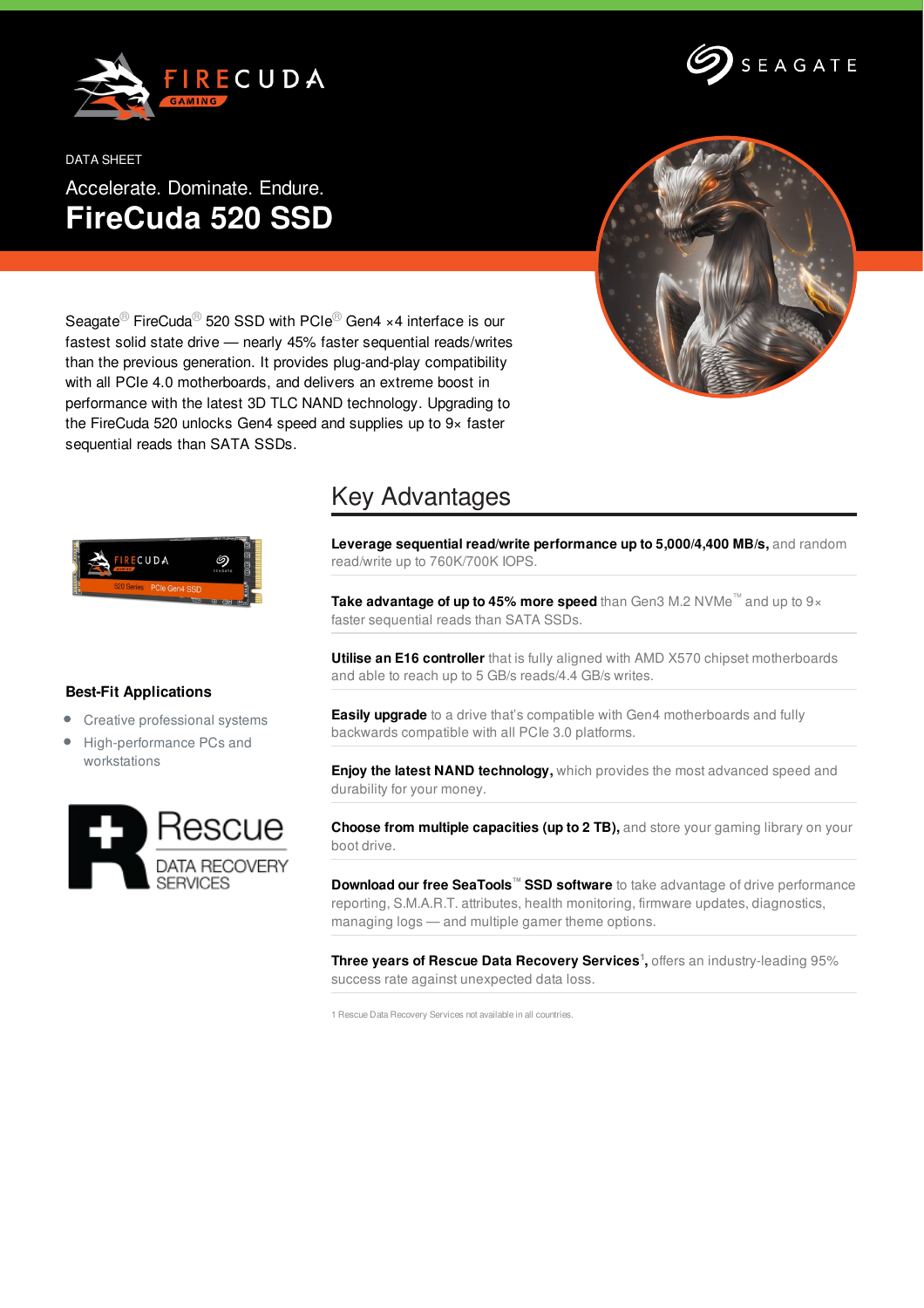

| ۰<br><b>IRECUDA</b> |  | B<br>в |
|---------------------|--|--------|
| PCle Gen4 SSD       |  |        |

| Specifications                                     | 2 TB                   | 1 TB                   | 500 GB                 |  |
|----------------------------------------------------|------------------------|------------------------|------------------------|--|
| Standard Model (TCG Pyrite)                        | ZP2000GM30002          | ZP1000GM30002          | ZP500GM30002           |  |
| Interface                                          | PCIe Gen4 x4, NVMe 1.3 | PCIe Gen4 x4, NVMe 1.3 | PCIe Gen4 x4, NVMe 1.3 |  |
| <b>NAND Flash Memory</b>                           | 3D TLC<br>3D TLC       |                        | 3D TLC                 |  |
| Form Factor                                        | M.2 2280-D2            | M.2 2280-D2            | M.2 2280-D2            |  |
| Performance                                        |                        |                        |                        |  |
| Sequential Read (Max, MB/s), 128 KB                | 5,000                  | 5,000                  | 5,000                  |  |
| Sequential Write (Max, MB/s), 128KB                | 4400                   | 4400                   | 2,500                  |  |
| Random Read (Max, IOPS), 4KB QD32 T8               | 750,000                | 760,000                | 430,000                |  |
| Random Write (Max, IOPS), 4KB QD32 T8              | 700,000                | 700,000                | 630,000                |  |
| Endurance/Reliability                              |                        |                        |                        |  |
| Total Bytes Written (TB)                           | 3,600                  | 1800                   | 850                    |  |
| Mean Time Between Failures (MTBF, hours)           | 1,800,000              | 1,800,000              | 1,800,000              |  |
| Rescue Data Recovery Services (years) <sup>2</sup> | 3                      | 3                      | 3                      |  |
| Warranty, Limited (years)                          | 5                      | 5                      | 5                      |  |
| Power Management                                   |                        |                        |                        |  |
| Active Power, Average (W)                          | 6.0                    | 5.6                    | 4.6                    |  |
| Idle Power PS3, Average (mW)                       | 25                     | 15                     | 12                     |  |
| Low Power L1.2 mode (mW)                           | $\overline{c}$         | $\overline{c}$         | $\overline{2}$         |  |
| Environmental                                      |                        |                        |                        |  |
| Temperature, Operating Internal (°C)               | 0 to 70                | 0 to 70                | 0 to 70                |  |
| Temperature, Non-operating (°C)                    | -40 to 85              | -40 to 85              | $-40$ to 85            |  |
| Shock, Non-operating: 0.5 ms (Gs)                  | 1,500                  | 1,500                  | 1,500                  |  |
| <b>Special Features</b>                            |                        |                        |                        |  |
| TRIM                                               | Yes                    | Yes                    | Yes                    |  |
| S.M.A.R.T.                                         | Yes                    | Yes                    | Yes                    |  |
| Halogen-free                                       | Yes                    | Yes                    | Yes                    |  |
| RoHS compliance                                    | Yes                    | Yes                    | Yes                    |  |
| Physical                                           |                        |                        |                        |  |
| Length (mm/in, max)                                | 80.15 mm/3.156 in      | 80.15 mm/3.156 in      | 80.15 mm/3.156 in      |  |
| Width (mm/in, max)                                 | 22.15 mm/0.872 in      | 22.15 mm/0.872 in      | 22.15 mm/0.872 in      |  |
| Height (mm/in, max)                                | 3.58 mm/0.140 in       | 3.58 mm/0.140 in       | 3.58 mm/0.140 in       |  |
| Weight (lb/g)                                      | 8.7 g/0.019 lb         | 8.5 g/0.018 lb         | 8.0 g/0.017 lb         |  |

1 Fresh out of box (FOB) performance obtained on newly formatted drive. Performance may vary based on SSD's firmware version, system hardware, and configuration. Performance based on

CrystalDiskMark v.6.0.2 ×64 on Windows 10 host with PCIe Gen4 motherboard.

2 Rescue Data Recovery Services not available in all countries.